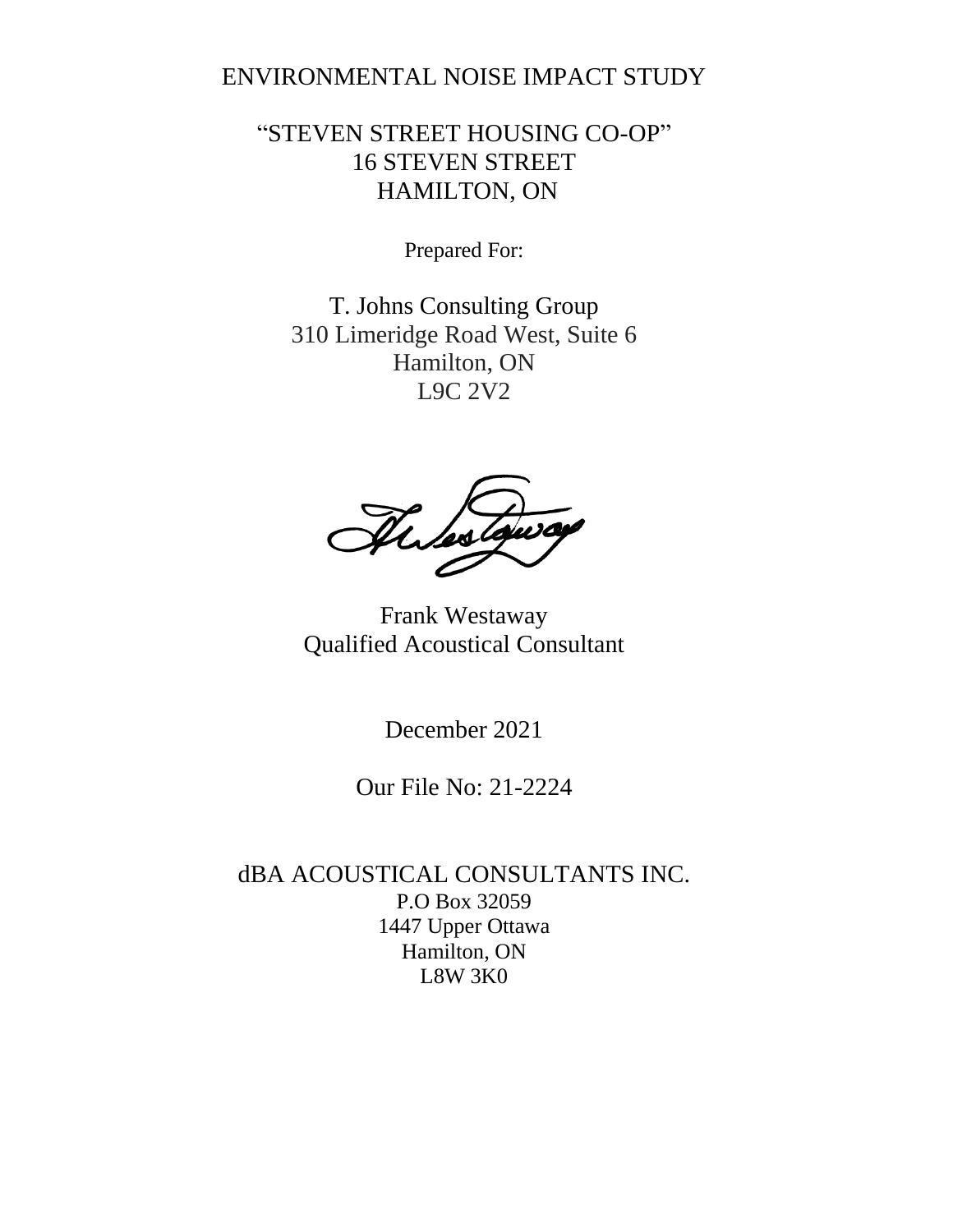## TABLE OF CONTENTS

|                                                                | Page 3                     |
|----------------------------------------------------------------|----------------------------|
|                                                                | Page 3                     |
|                                                                | Page 4<br>Page 4<br>Page 5 |
| 4.0 RECOMMENDATIONS - NOISE CONTROL                            | Page 7<br>Page 7<br>Page 7 |
| 5.0 VENTILATION / WARNING CLAUSES                              | Page 7                     |
| 6.0 SUMMARY OF RECOMMENDATIONS                                 | Page 8                     |
|                                                                | Page 8                     |
| <b>FIGURE 1 - SITE LOCATION</b><br><b>FIGURE 2 - SITE PLAN</b> |                            |

FIGURE 3 – RECEPTOR LOCATIONS

APPENDIX "A"

City of Hamilton Traffic Data Stamson Calculations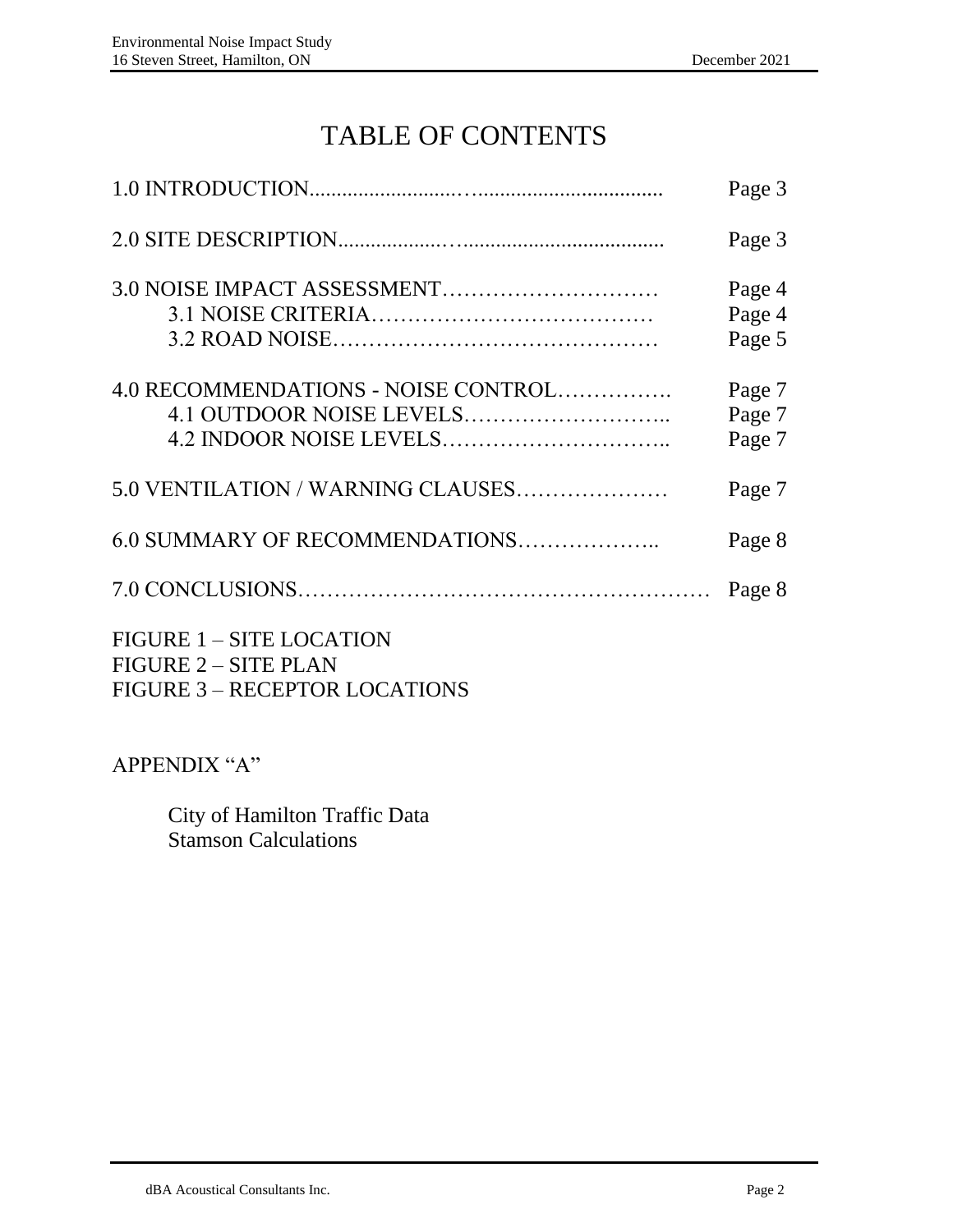#### **1.0 INTRODUCTION**

dBA Acoustical Consultants Inc. has been requested to provide an environmental noise impact study on behalf of T. Johns Consulting Group, for Steven Street Housing Co-op at 16 Steven Street, Hamilton, ON for the re-adaptive use of the existing 3-storey building.

The purpose of the study is to determine the noise impact from King Street East, Main Street East, Wentworth Street North, and Wilson Street vehicular traffic that may impact the proposed 3-storey residential building, as required for draft plan approval for the City of Hamilton.

This study will detail noise impact relative to the site plan and recommend noise control measures necessary (if applicable) to meet MECP Publication NPC-300 entitled "Stationary & Transportation Sources-Approval & Planning guidelines while satisfying the planning requirements of the City of Hamilton. See attached Figure 1 Site Location.

### **2.0 SITE DESCRIPTION**

Proposed is a re-adaptive use of the existing 3-storey building, which will consist of 15 residential apartment units. There will not be changes to the existing exterior structure, only internal modifications. There is proposed an outdoor community greenspace (BBQ, garden, picnic table) on the east side of the property. See attached Figure 2 Site Plan.

The proposed site property is located approximately 8m east of the center line of Steven Street. To the north is King William Street, due to low traffic volumes this roadway will not have an acoustical impact on the proposed site development. To the south, approximately 60m, is King Street East, approximately 279m south is Main Street East, approximately 231m east is Wentworth Street North, and approximately 181m north is Wilson Street.

Surrounding the proposed site development are existing 2-3-storey residential properties separating Wentworth Street North and Wilson Street. These residential properties provide ample shielding from both roadways which has been confirmed by the attached Stamson traffic calculation sheets and have no acoustical impact on the proposed site development. King Street East and Main Street East are considered the major road noise for the site development. Both roadways have shielding from existing large commercial/residential building along both roadways. There are no area stationary noise sources that will have an impact on the proposed site. See attached Figure 1 Site Location.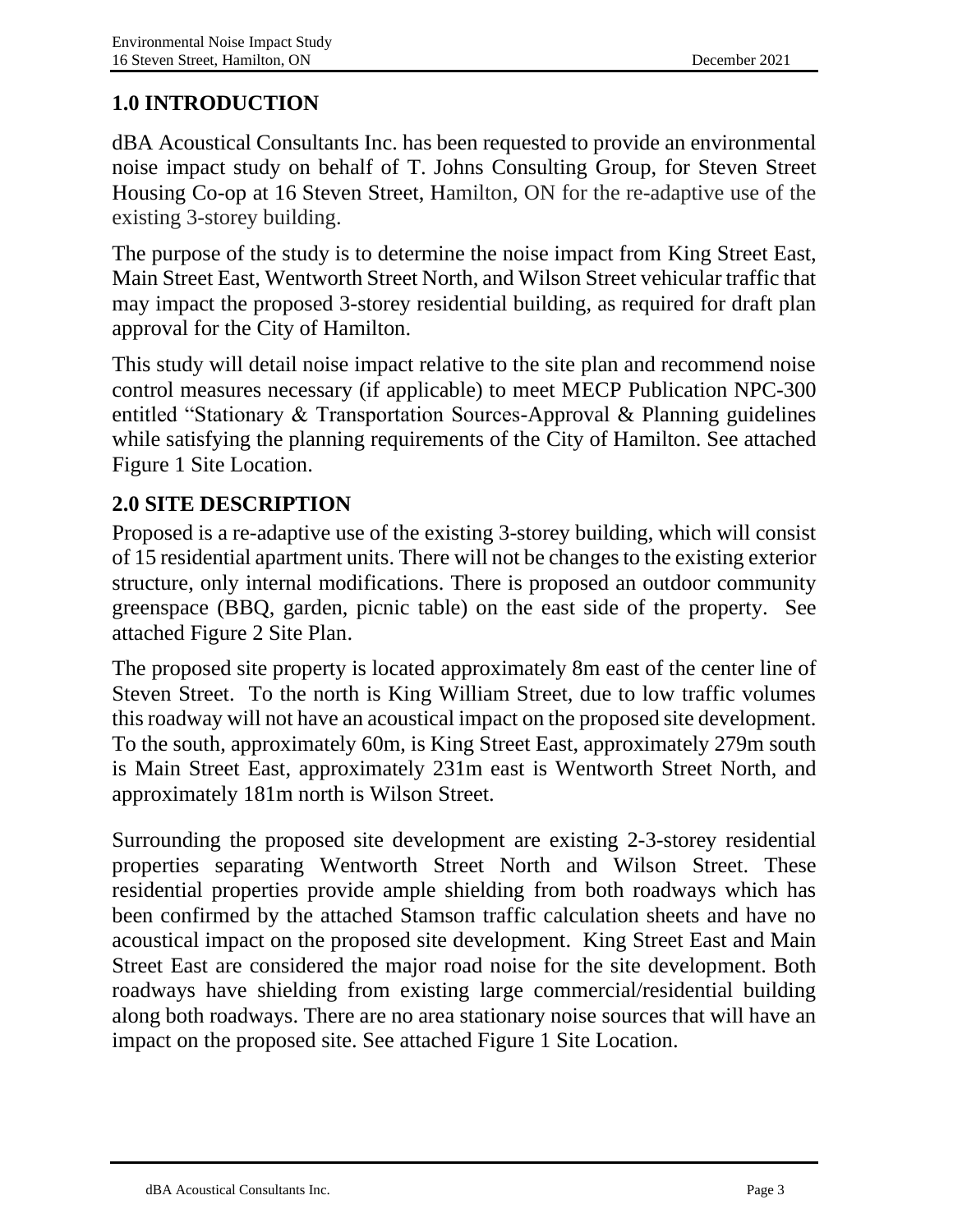#### **3.0 NOISE IMPACT ASSESSMENT 3.1 NOISE CRITERIA**

The Ministry of Environment, Conservation & Parks (MECP) specifies limits for road noise relative to new residential developments. The MECP Publication NPC-300 entitled "Stationary & Transportation Sources-Approval & Planning, specifies the criteria, summarized as follows:

| <b>TABLE1- Road Traffic Sound Levels Limits</b> |                            |  |
|-------------------------------------------------|----------------------------|--|
| Time Period<br>$Leq$ (dBA)                      |                            |  |
| $07:00 - 23:00$ (16 hr.)                        | 55 Outdoor Living area     |  |
|                                                 | 55 Plane of Window         |  |
| $23:00 - 07:00$ (8 hr.)                         | 50 Plane of Bedroom window |  |

*The OLA refers to an outdoor patio, a backyard, a terrace or other area where outdoor passive recreation is expected. Noise levels are calculated at the upper storey bedroom window to represent nighttime (23:00-0700) periods.*

Where noise levels estimated in the (OLA) and at the first-floor window, (POW) are equal to or less than the values listed in Table 1, no noise control measures are required. Where noise levels exceed Table 1 values, the following action is required:

| TABLE 2 – Noise Control Requirements |                            |                                               |  |
|--------------------------------------|----------------------------|-----------------------------------------------|--|
| Time Period                          | Noise Level<br>Leq $(dBA)$ | <b>Action Required</b>                        |  |
| 07:00 - 23:00 Daytime (OLA)          | 56 to 60                   | Warning Clause Type "A"                       |  |
|                                      | >60                        | Barrier & Warning Clause Type "B"             |  |
|                                      | $>55$                      | Provision for A/C, Warning Clause "C"         |  |
| $07:00 - 23:00$ Daytime (POW)        | >65                        | Central A/C, Warning Clause "D"               |  |
|                                      | >65                        | <b>Building Component Specification</b>       |  |
|                                      | > 50                       | Provision for A/C and Warning Clause Type "C" |  |
| 23:00 to 07:00 Nighttime (POW)       | >60                        | <b>Building Component Specification</b>       |  |
|                                      | >60                        | Central Air and Warning Clause Type "D"       |  |

*Where nighttime noise levels exceed 60 dBA, building components must be designed to meet Table 3 indoor sound level limits.*

| TABLE 3 - Indoor Road Sound Levels Limits |              |      |  |
|-------------------------------------------|--------------|------|--|
|                                           | $L$ eq (dBA) |      |  |
| Indoor Location                           | Road         | Rail |  |
| Living/Dining $7:00 - 23:00$              | 45           | N/A  |  |
| Bedroom 23:00 - 07:00                     |              | N/A  |  |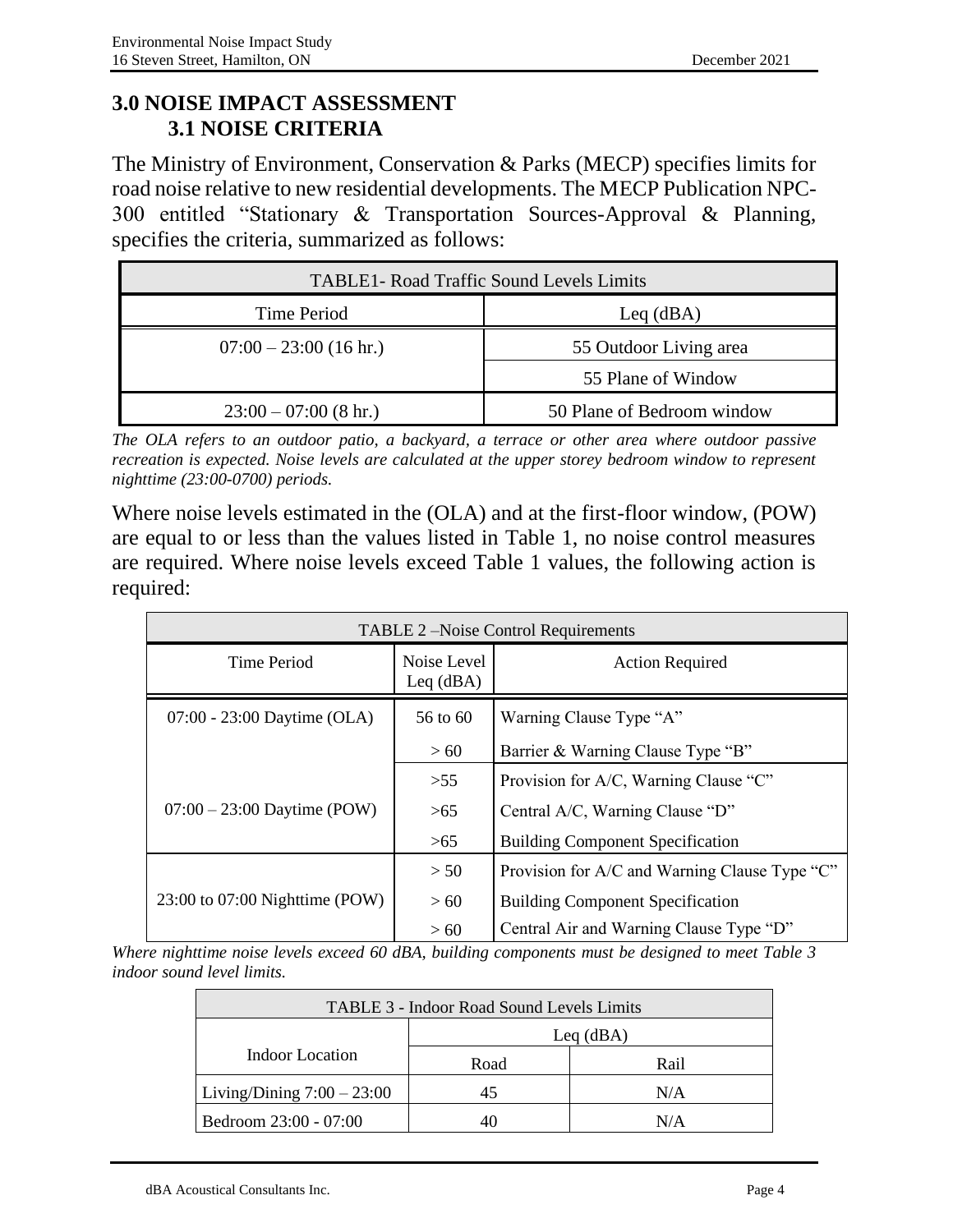#### **3.2 ROAD NOISE**

Predicted road traffic noise levels were calculated for King Street East, Main Street East, Wentworth Street North and Wilson Street, the major road noise source in the site development area. Road traffic volumes for King Street East, 2017, Main Street East, 2019, Wentworth Street East, (2019) and Wilson Street, (2018) AADT (Annual Average Daily Traffic) were sourced from the City of Hamilton MS2 Transportation Data Management System webpage. See Appendix "A".

The MOE computer program STAMSON version 5.04 was used to carry out prediction calculations and the traffic data is summarized in Table 4. The daytime/nighttime volume ratios relative to all roadways were calculated using a 90/10 split. (See Appendix "A")

King Street East and Main Street East are both one way, 4-lane roadways with roadside parking and has a maximum posted speed for all vehicles of 50 km/hr. The percentage of annual growth for all roadways was figured at 2.0% and forecasted until the year 2032. The AADT (Annual Average Daily Traffic) volumes were used and are reflective as the worst-case scenario. Truck volumes on all roadways were factored at 2.0% medium and 2.0% heavy of the total vehicle volumes and Table 5 summarizes the "free field" traffic noise prediction results, modeled at 2 receptor location representatives of the north façade first and third floor and east OLA. (See Figure 3 Receptor Location).

| TABLE 4 – Future Road Traffic Volumes |                                                     |                      |                     |
|---------------------------------------|-----------------------------------------------------|----------------------|---------------------|
| <b>King Street East</b>               | <b>AADT 28845 Vehicles</b>                          |                      |                     |
|                                       | Cars<br><b>Medium Trucks</b><br><b>Heavy Trucks</b> |                      |                     |
| Day                                   | 24922                                               | 519                  | 519                 |
| Night                                 | 2769                                                | 58                   | 58                  |
|                                       | TABLE 4 – Future Road Traffic Volumes               |                      |                     |
| <b>Main Street East</b>               | AADT 35968 Vehicles                                 |                      |                     |
|                                       | Cars                                                | <b>Medium Trucks</b> | <b>Heavy Trucks</b> |
| Day                                   | 31076                                               | 647                  | 647                 |
| Night                                 | 3453                                                | 72                   | 72                  |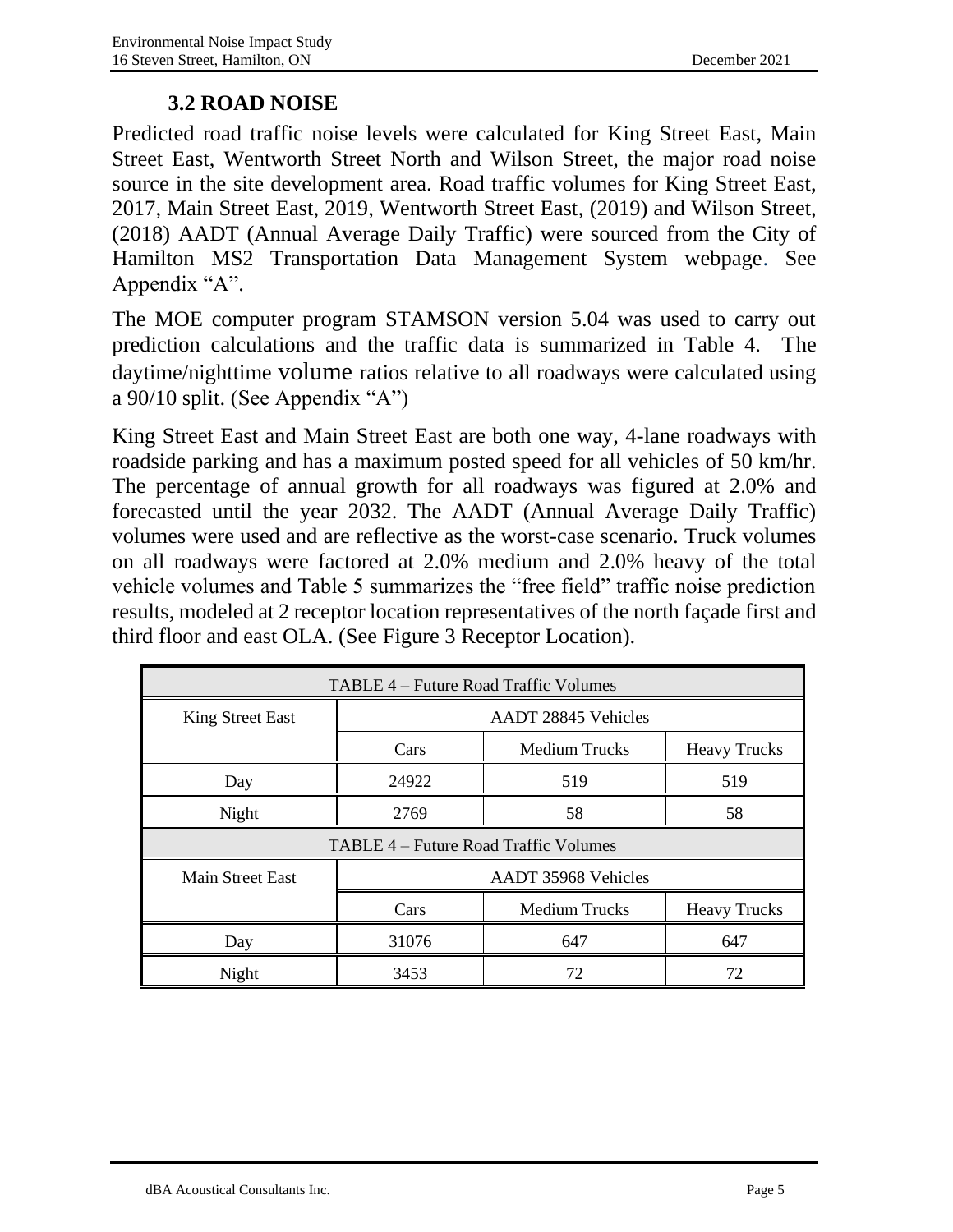| TABLE 4 – Future Road Traffic Volumes |                           |                      |                     |
|---------------------------------------|---------------------------|----------------------|---------------------|
| <b>Wentworth Street North</b>         | <b>AADT 8205 Vehicles</b> |                      |                     |
|                                       | Cars                      | <b>Medium Trucks</b> | <b>Heavy Trucks</b> |
| Day                                   | 7089                      | 148                  | 148                 |
| Night                                 | 788                       | 16                   | 16                  |
| <b>Wilson Street</b>                  | AADT 10803 Vehicles       |                      |                     |
|                                       | Cars                      | <b>Medium Trucks</b> | <b>Heavy Trucks</b> |
| Day                                   | 9333                      | 194                  | 194                 |
| Night                                 | 1037                      | 22                   | 22                  |

The following Table 5A summarizes the King Street East "free field" traffic noise prediction results, modeled at 2 receptor location represents the south façades and OLA's within the proposed development (See Figure 3 Receptor Locations).

| TABLE 5A – Predicted King Street East Future Traffic Noise (dBA) |         |          |
|------------------------------------------------------------------|---------|----------|
| $07:00 - 23:00$<br>$\mid 23:00 - 07:00$<br>Location              |         |          |
| $R1$ – South Façade 1 <sup>st</sup> Floor and OLA                | 47(2m)  | 40(2m)   |
| $R2$ – South Façade 3 <sup>rd</sup> Floor                        | 55(12m) | 48 (12m) |

The following Table 5B summarizes the Main Street East "free field" traffic noise prediction results, modeled at 2 receptor location represents the south façades and OLA's within the proposed development (See Figure 3 Receptor Locations).

| TABLE 5B – Predicted Main Street East Future Traffic Noise (dBA) |         |          |
|------------------------------------------------------------------|---------|----------|
| $07:00 - 23:00$<br>$23:00 - 07:00$<br>Location                   |         |          |
| $R1$ – South Façade 1 <sup>st</sup> Floor and OLA                | 33(2m)  | 27(2m)   |
| $R2$ – South Façade 3 <sup>rd</sup> Floor                        | 47(12m) | 41 (12m) |

The following Table 5C summarizes the Wentworth Street North "free field" traffic noise prediction results, modeled at 2 receptor location represents the south façades and OLA's within the proposed development (See Figure 3 Receptor Locations).

| TABLE 5C – Predicted Wentworth Street North Future Traffic Noise (dBA) |          |         |
|------------------------------------------------------------------------|----------|---------|
| $07:00 - 23:00$<br>$23:00 - 07:00$<br>Location                         |          |         |
| $R1$ – South Façade 1 <sup>st</sup> Floor and OLA                      | 23(2m)   | 16(2m)  |
| $R2$ – South Façade 3 <sup>rd</sup> Floor                              | 41 (12m) | 35(12m) |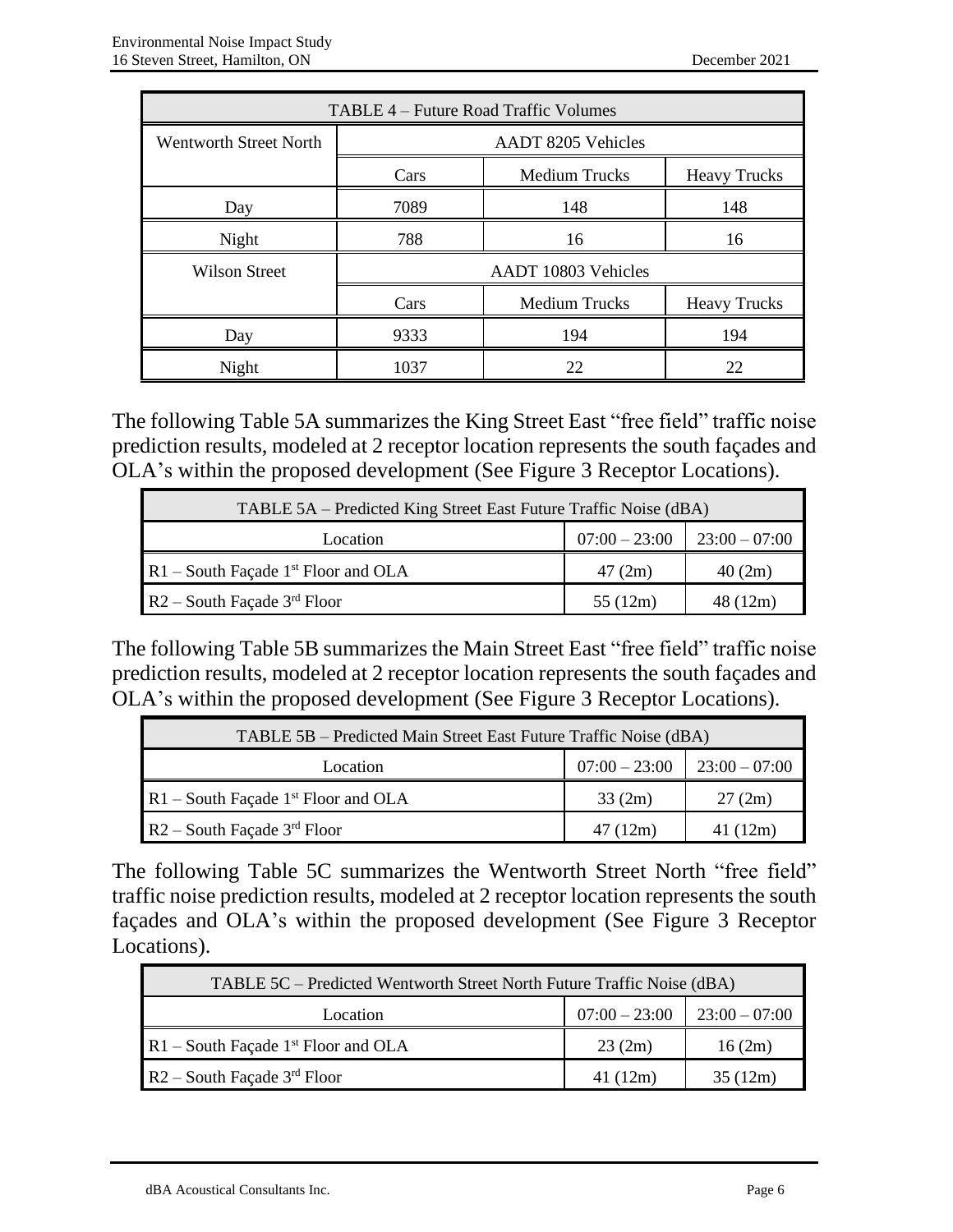The following Table 5D summarizes the Wilson Street "free field" traffic noise prediction results, modeled at 2 receptor location represents the south façades and OLA's within the proposed development (See Figure 3 Receptor Locations).

| TABLE 5D – Predicted Wilson Street Future Traffic Noise (dBA) |                 |                 |
|---------------------------------------------------------------|-----------------|-----------------|
| Location                                                      | $07:00 - 23:00$ | $23:00 - 07:00$ |
| $R1$ – South Façade 1 <sup>st</sup> Floor and OLA             | 31(2m)          | 24(2m)          |
| $R2$ – South Façade 3 <sup>rd</sup> Floor                     | 44 (12m)        | 37 (12m)        |

The following Table 5E summarizes the Combined "free field" traffic noise prediction results, modeled at 2 receptor location represents the south façades and OLA's within the proposed development (See Figure 3 Receptor Locations).

| TABLE 5E – Predicted Combined Future Traffic Noise (dBA) |                 |                 |
|----------------------------------------------------------|-----------------|-----------------|
| Location                                                 | $07:00 - 23:00$ | $23:00 - 07:00$ |
| $R1$ – South Façade 1 <sup>st</sup> Floor and OLA        | 47(2m)          | 41(2m)          |
| $R2$ – South Façade 3 <sup>rd</sup> Floor                | 56 (12m)        | 50(12m)         |

#### **4.0 RECOMMENDATIONS - NOISE CONTROL**

### **4.1 OUTDOOR NOISE LEVELS**

Calculated daytime road noise levels at the Plane of Window (POW) do not exceed the 55 dBA daytime for R1, however noise levels for R2 do exceed the 55 dBA this criterion is outlined in Table 1. Calculated road noise levels do not exceed the 55 dBA for the New Community Greenspace Outdoor Living Area (OLA). As a result, traffic noise levels are below the limits indicated in Table 1, no noise mitigation are required for the New Community Greenspace Outdoor Living Area (OLA).

#### **4.2 INDOOR NOISE LEVELS**

Calculated nighttime road noise levels at the Plane of Window (POW) do not exceed 50 dBA criteria outlined in Table 1 indoor spaces any proposed residential units throughout the development. Specific building components (walls, windows, doors etc.) are not required for the building therefore, Ontario Building Code (OBC) will suffice.

#### **5.0 VENTILATION / WARNING CLAUSES**

Ventilation and warning clauses requirements are not required; however, an existing rooftop HVAC unit will provide central air conditioning for all residential units.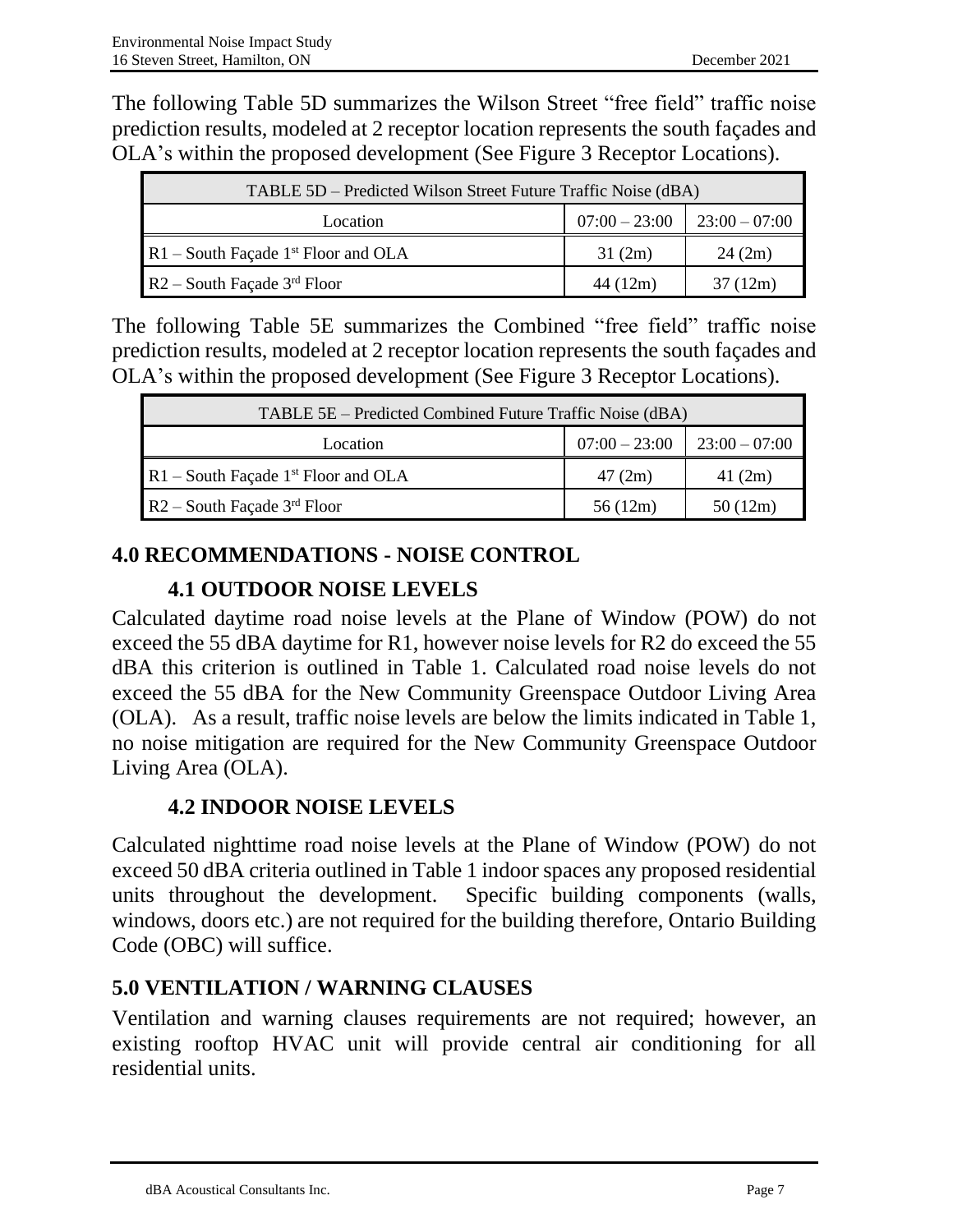#### **6.0 SUMMARY OF RECOMMENDATIONS**

The following noise control measures are required to satisfy the indoor and outdoors noise level criterion:

• Ontario Building Code (OBC) is required for all windows throughout the building.

#### **7.0 CONCLUSIONS**

dBA Acoustical Consultants Inc. has provided an environmental noise impact study on behalf of T. Johns Consulting Group, for Steven Street Housing Co-op at 16 Steven Street, Hamilton, ON for the re-adaptive use of the existing 3-storey building.

This study has determined the noise impact from King Street East, Main Street East, Wentworth Street North, and Wilson Street vehicular traffic at the proposed 3-storey residential building, as required for draft plan approval for the City of Hamilton.

This study detailed noise impact relative to the site plan and recommended OBC requirements necessary to meet MECP Publication NPC-300 entitled "Stationary & Transportation Sources-Approval & Planning guidelines while satisfying the planning requirements of the City of Hamilton.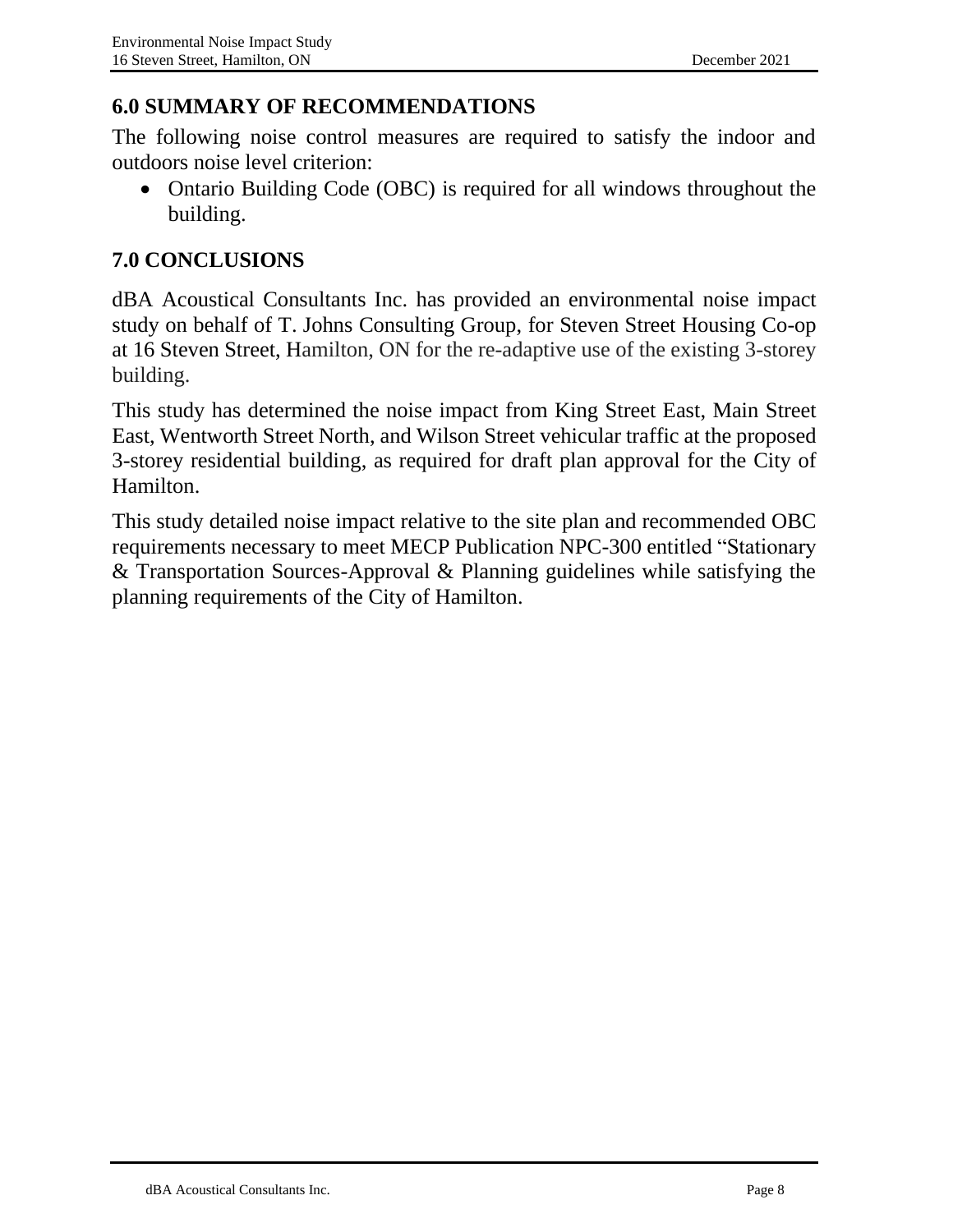### **FIGURE 1 SITE LOCATION**

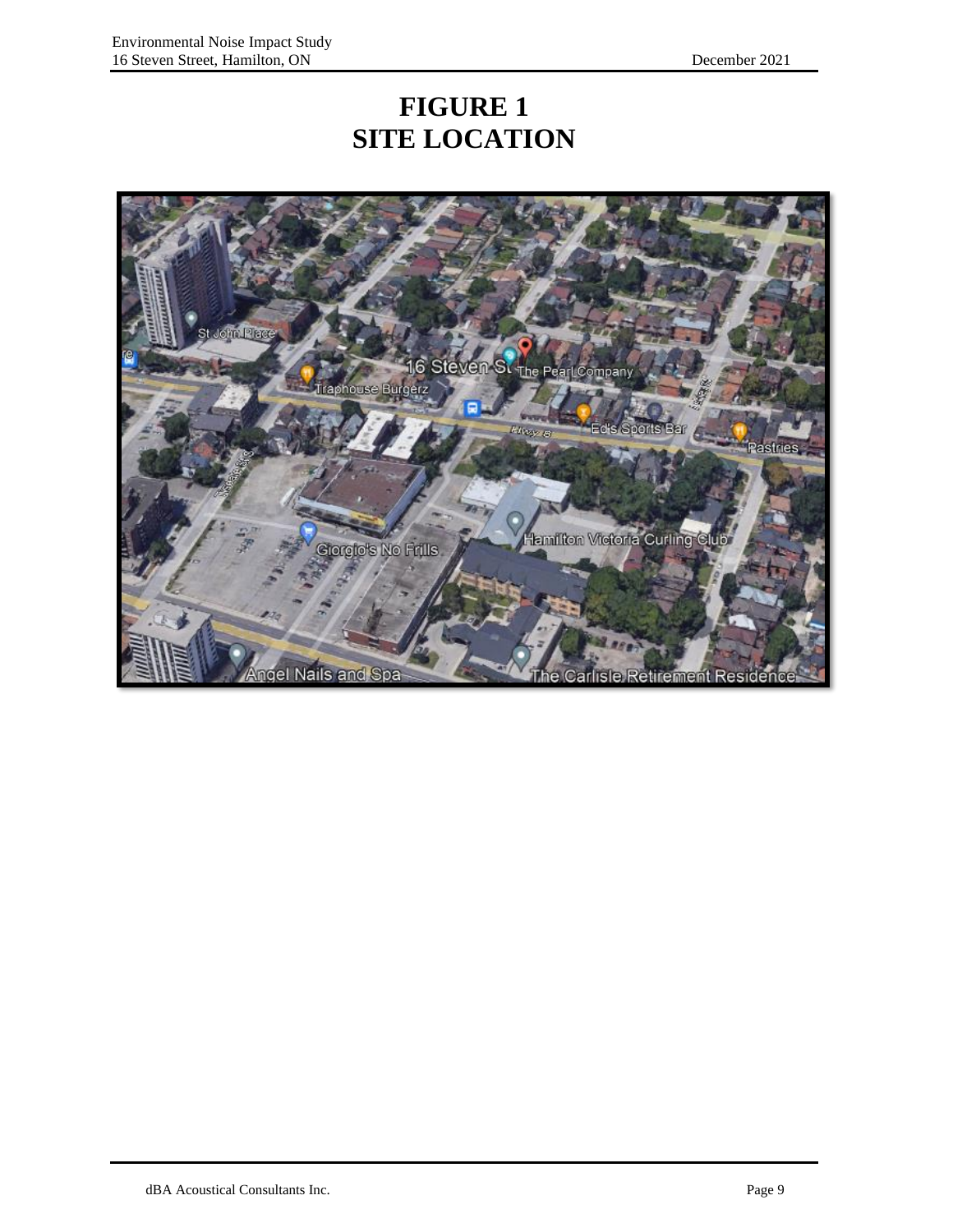## **FIGURE 2 SITE PLAN**

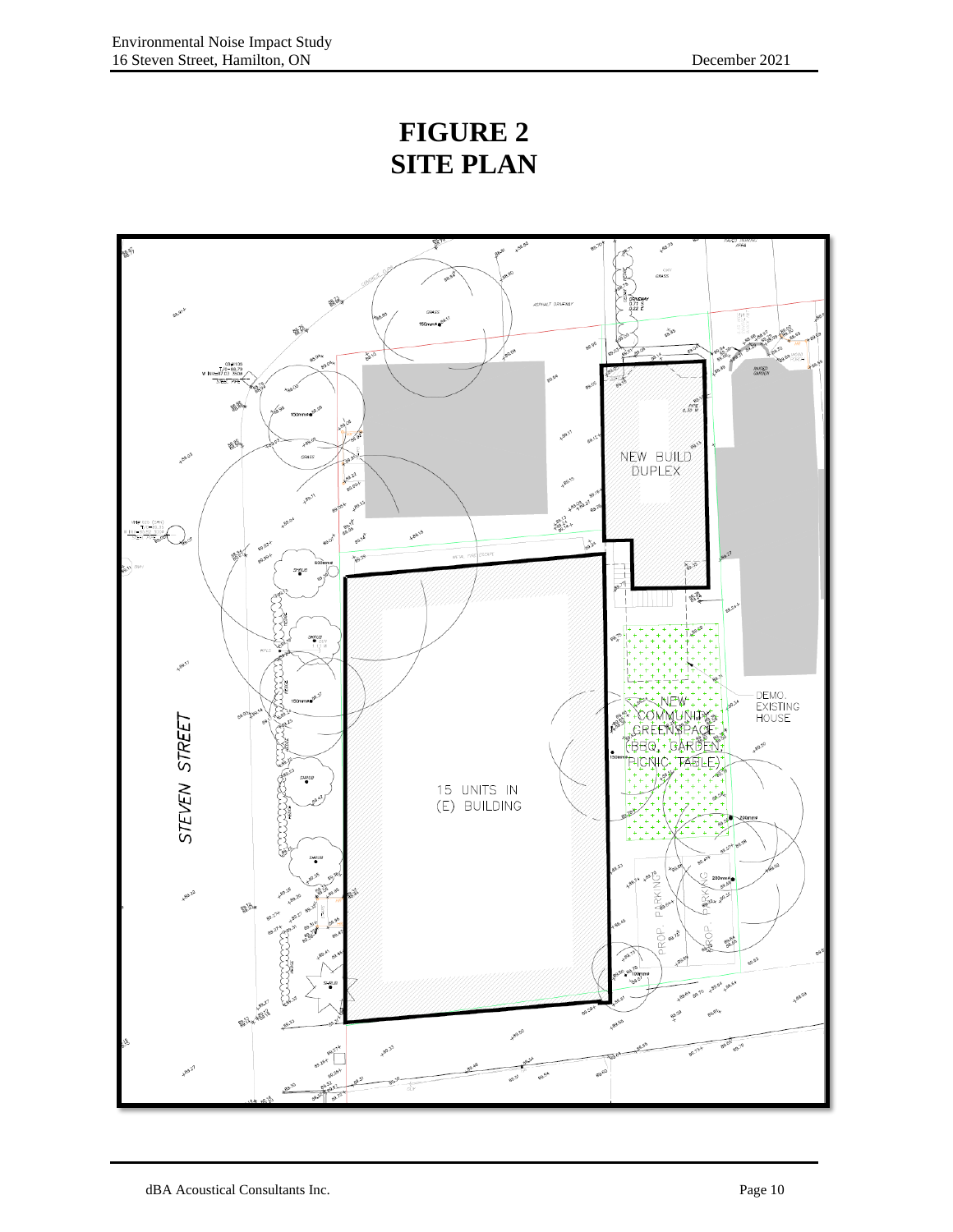

### **FIGURE 3 RECEPTOR LOCATION**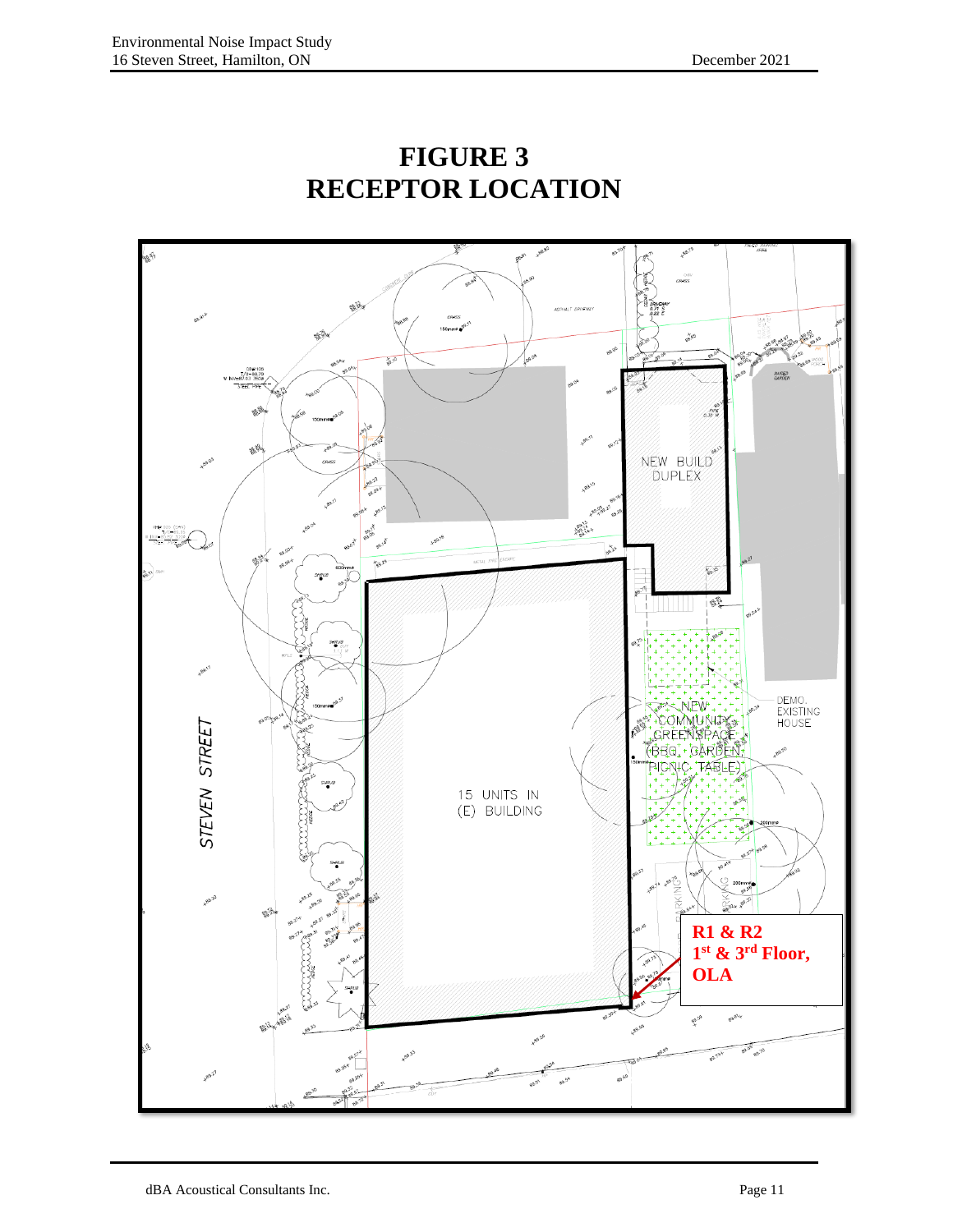## **APPENDIX "A"**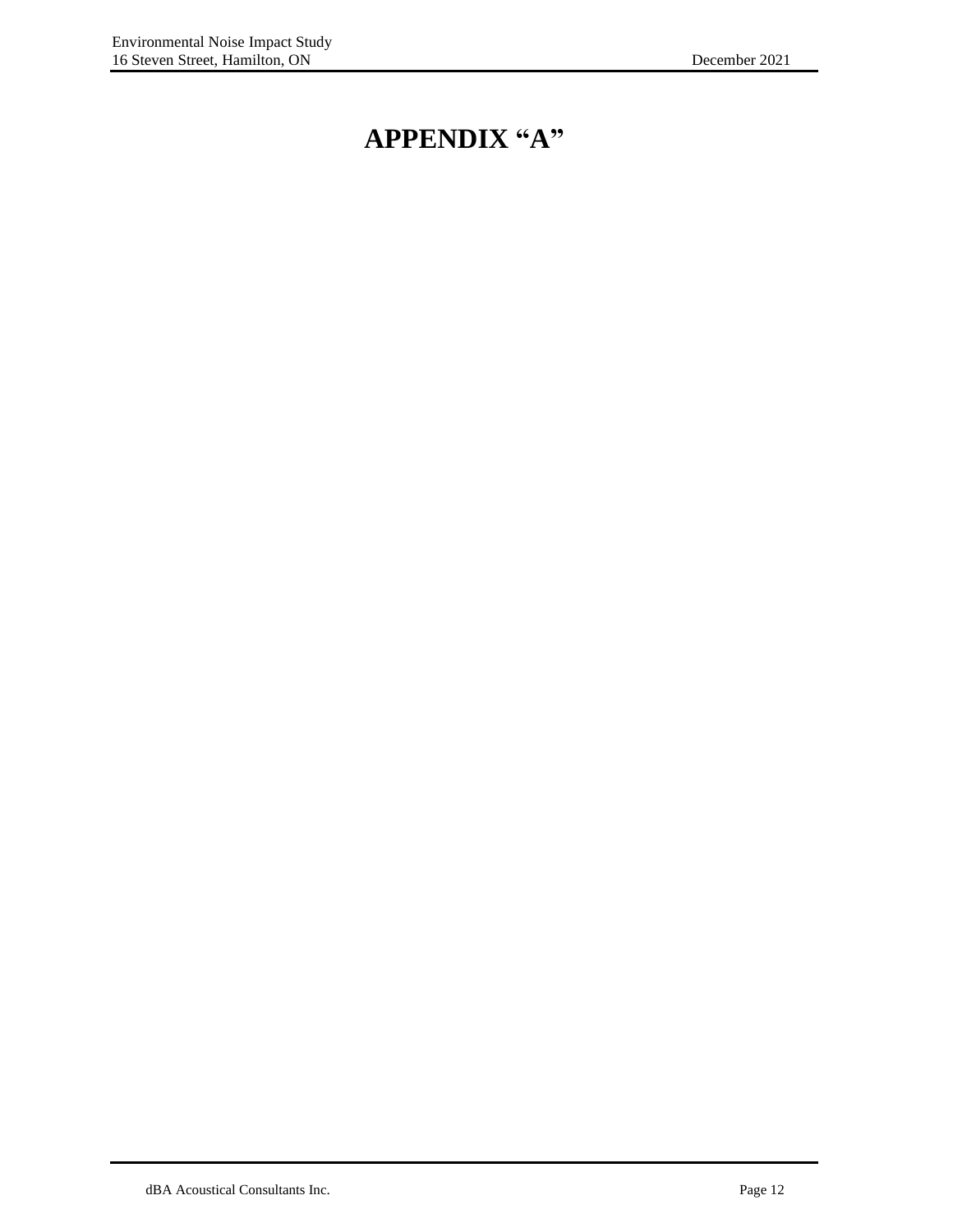### **CITY OF HAMILTON TRAFFIC DATA**

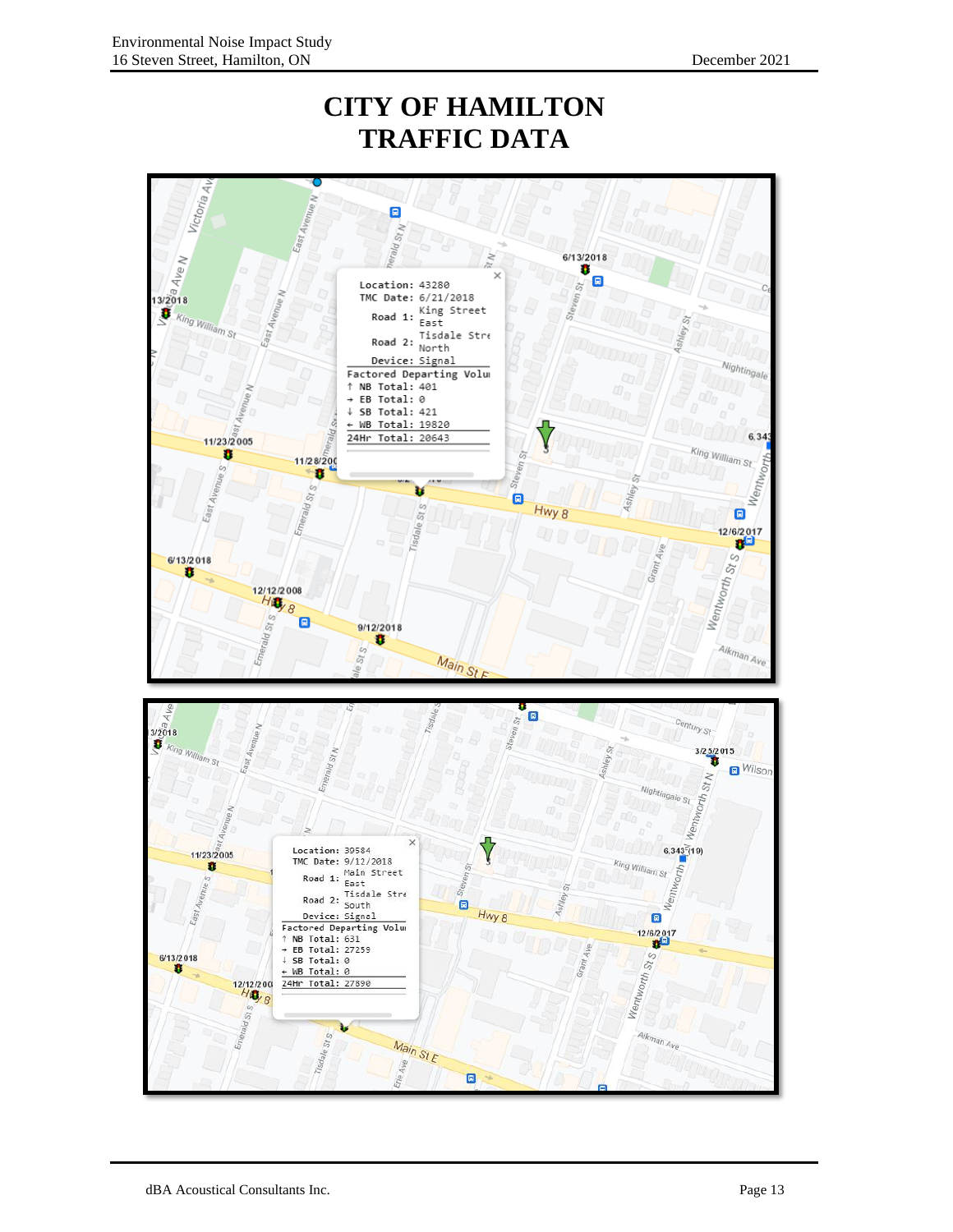



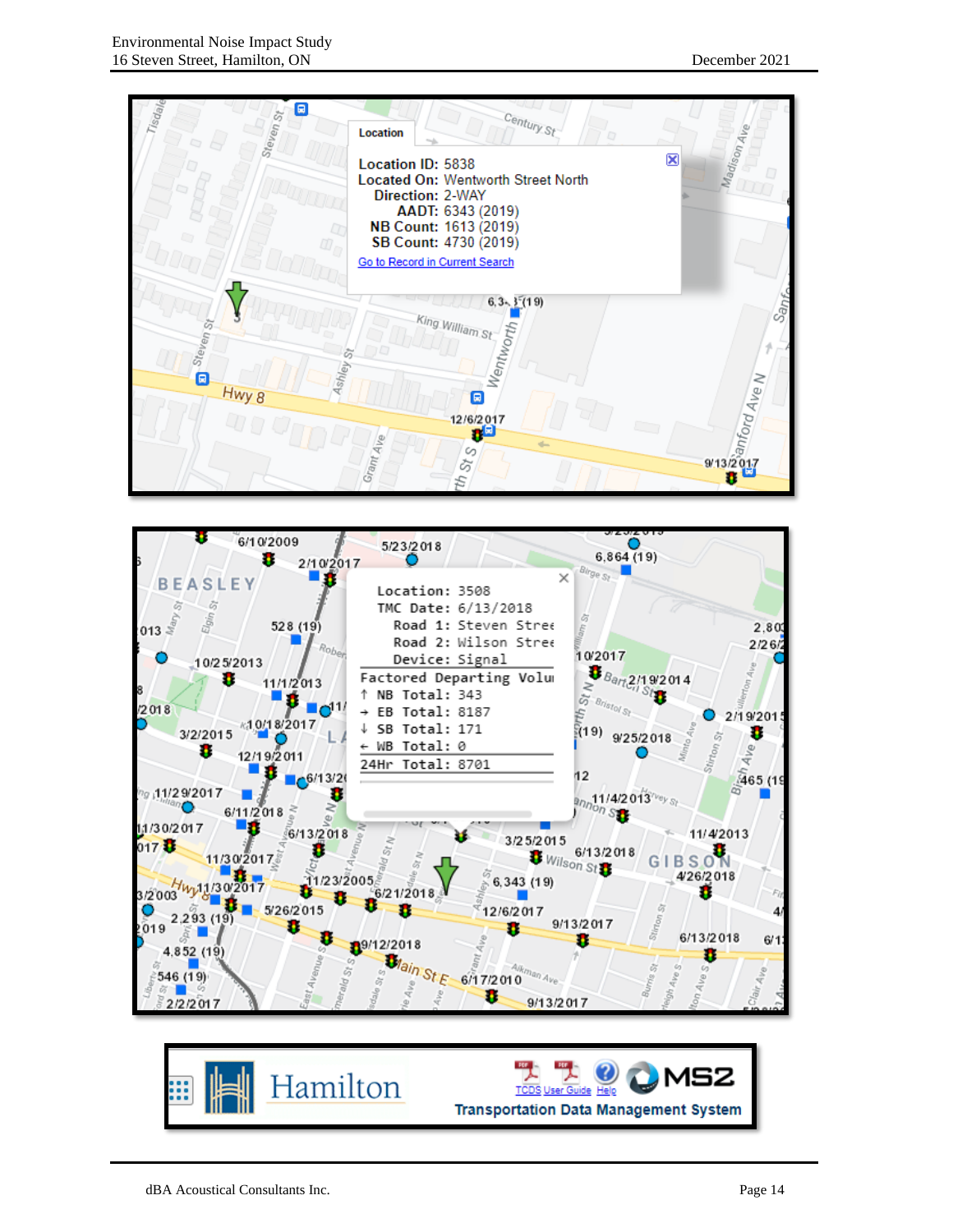# **STAMSON CALCULATIONS**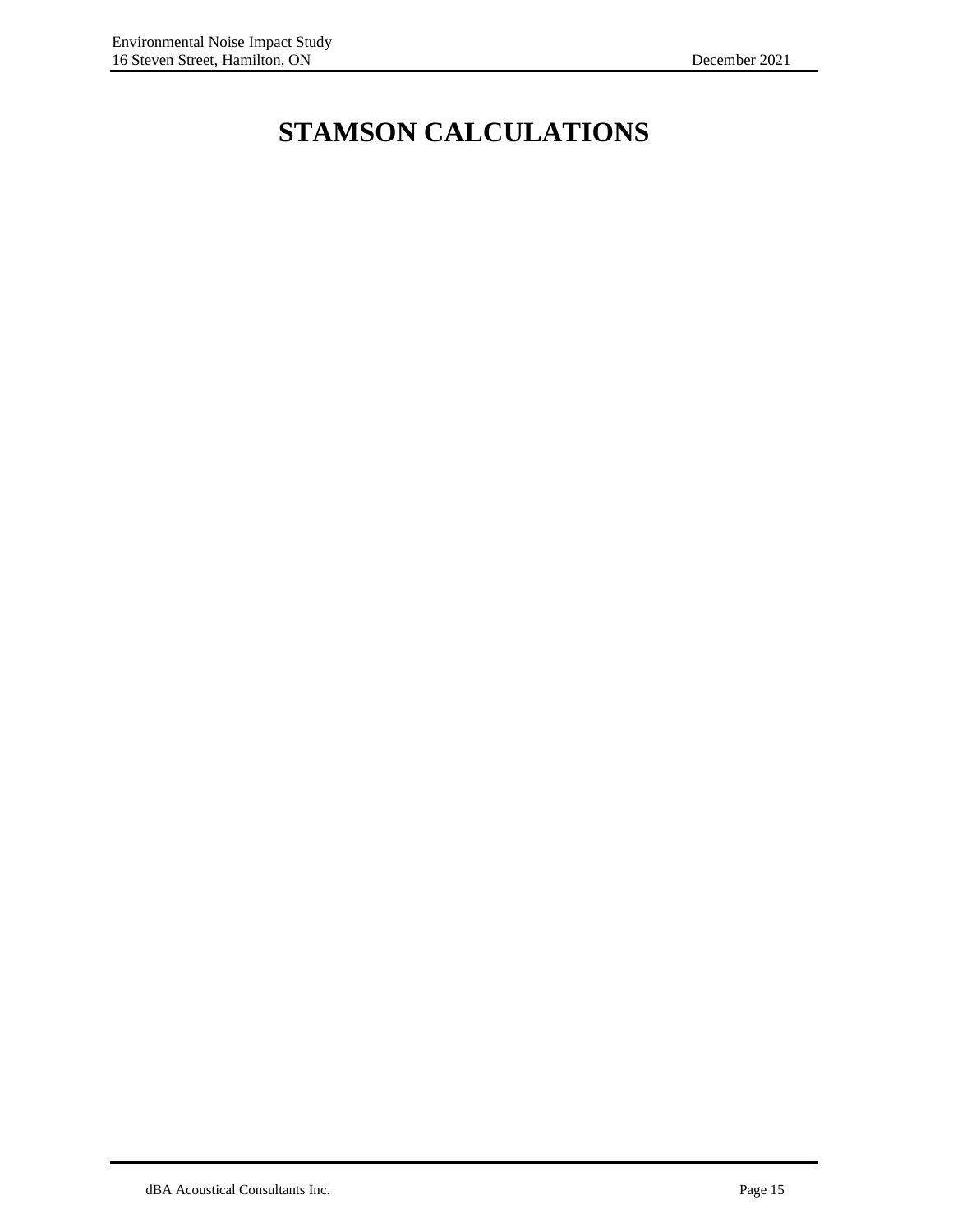STAMSON 5.04 SUMMARY REPORT Date: 13-12-2021 16:27:16 MINISTRY OF ENVIRONMENT AND ENERGY / NOISE ASSESSMENT Filename: Steven1.te Time Period: Day/Night 16/8 hours **Description: R1- Free Field South Building Facade 1st Floor & OLA TOTAL Leq FROM ALL SOURCES (DAY): 47.20 (NIGHT): 40.69** Road data, segment # 1: King East (day/night) --------------------------------------------- Car traffic volume : 24922/2769 veh/TimePeriod \* Medium truck volume : 519/58 veh/TimePeriod \* Heavy truck volume : 519/58 veh/TimePeriod \* Posted speed limit : 50 km/h Road gradient Road gradient : 0 %<br>Road pavement : 1 (Typical asphalt or concrete) \* Refers to calculated road volumes based on the following input: 24 hr Traffic Volume (AADT or SADT): 21432 Percentage of Annual Growth : 2.00 Number of Years of Growth : 15.00 Medium Truck % of Total Volume : 2.00 Heavy Truck % of Total Volume : 2.00 Day (16 hrs) % of Total Volume : 90.00 Data for Segment # 1: King East (day/night) ------------------------------------------- Angle1 Angle2 : -45.00 deg 32.00 deg Wood depth : 0 (No woods.) No of house rows : 2 / 2 House density : 80 % Surface : 1 (Absorptive ground surface) Receiver source distance : 60.00 / 60.00 m Receiver height : 2.00 / 2.00 m<br>Tenegraphy : 1 (Flat Topography : 1 (Flat/gentle slope; no barrier) Road data, segment # 2: Main St East (day/night) ------------------------------------------------ Car traffic volume : 31076/3453 veh/TimePeriod \* Medium truck volume : 647/72 veh/TimePeriod \* Heavy truck volume : 647/72 veh/TimePeriod \* Posted speed limit : 50 km/h Road gradient : 0 % Road gradient : u \*<br>Road pavement : 1 (Typical asphalt or concrete) \* Refers to calculated road volumes based on the following input: 24 hr Traffic Volume (AADT or SADT): 27259 Percentage of Annual Growth : 2.00<br>Number of Years of Growth : 14 00 Number of Years of Growth : 14.00 Medium Truck % of Total Volume : 2.00 Heavy Truck % of Total Volume : 2.00 Day (16 hrs) % of Total Volume : 90.00 Data for Segment # 2: Main St East (day/night) ---------------------------------------------- Angle1 Angle2 : -25.00 deg 30.00 deg Wood depth : 0 (No woods.) No of house rows : 4 / 4 House density : 80 % Absorptive consity<br>
Surface : 1 (Absorptive ground surface)<br>
Surface : 1 (Absorptive ground surface) Receiver source distance : 279.00 / 279.00 m Receiver height : 2.00 / 2.00 m Topography : 1 (Flat/gentle slope; no barrier) Reference angle  $\qquad \qquad : \qquad 0.00$ Road data, segment # 3: Wentworth N (day/night) ----------------------------------------------- Car traffic volume : 7089/788 veh/TimePeriod \* Medium truck volume : 148/16 veh/TimePeriod \* Heavy truck volume : 148/16 veh/TimePeriod \* Posted speed limit : 50 km/h Road gradient : 0 % Road pavement : 1 (Typical asphalt or concrete) \* Refers to calculated road volumes based on the following input: 24 hr Traffic Volume (AADT or SADT): 6343 Percentage of Annual Growth : 2.00<br>
Number of Years of Growth : 13.00<br>
Medium Truck % of Total Volume : 2.00<br>
Heavy Truck % of Total Volume : 20.00<br>
Day (16 hrs) % of Total Volume : 90.00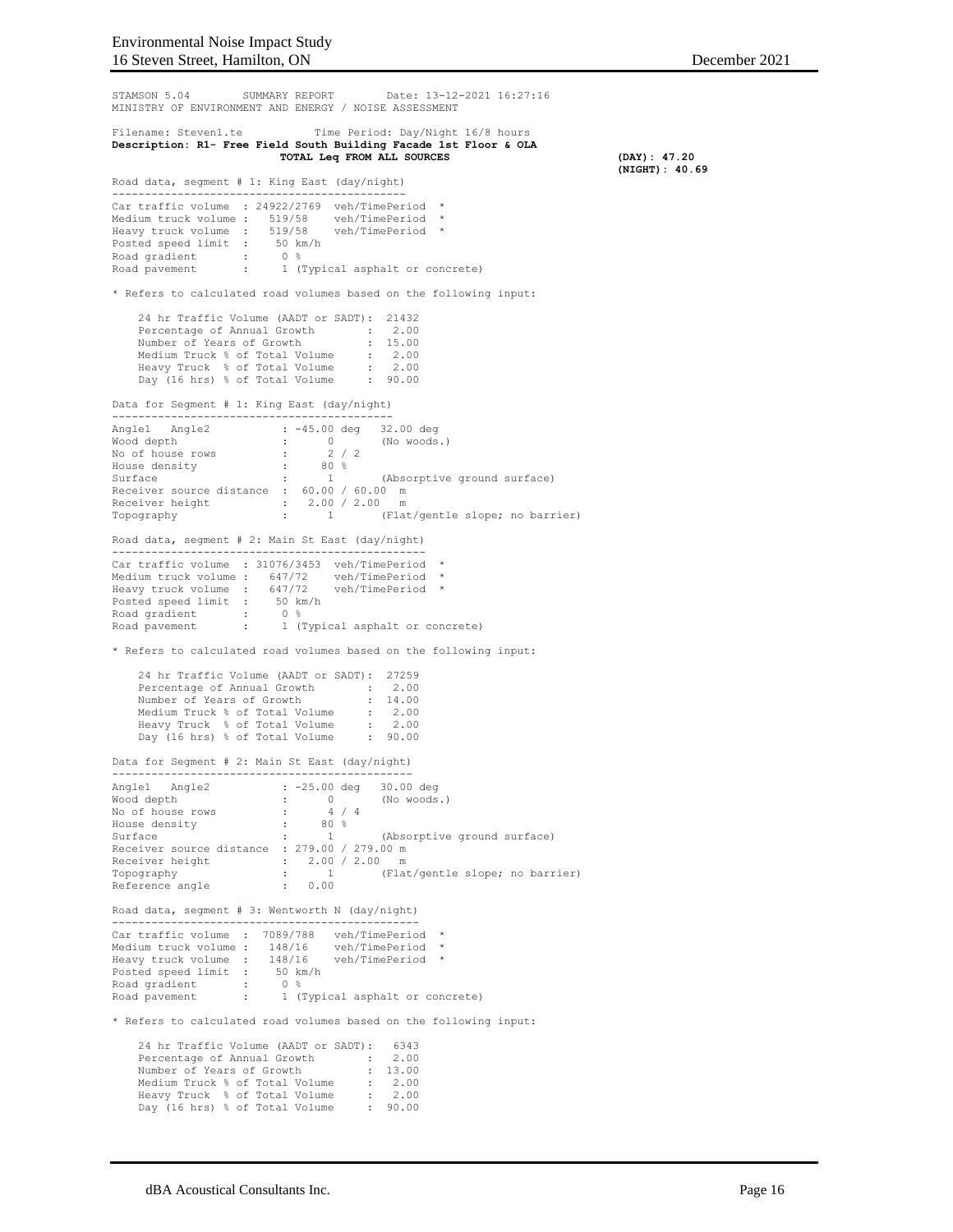Data for Segment # 3: Wentworth N (day/night) --------------------------------------------- Angle1 Angle2 : -20.00 deg 35.00 deg Wood depth : 0 (No woods.) No of house rows : 7 / 7 House density : 85 % Surface : 1 (Absorptive ground surface) Receiver source distance : 231.00 / 231.00 m Receiver height : 2.00 / 2.00 m Topography : 1 (Flat/gentle slope; no barrier) Reference angle : 0.00 Road data, segment # 4: Wilson St (day/night) --------------------------------------------- Car traffic volume : 9333/1037 veh/TimePeriod \* Medium truck volume : 194/22 veh/TimePeriod \* Heavy truck volume : 194/22 veh/TimePeriod \* Posted speed limit : 50 km/h Road gradient : 0 % Road pavement : 1 (Typical asphalt or concrete) \* Refers to calculated road volumes based on the following input: 24 hr Traffic Volume (AADT or SADT): 8187 Percentage of Annual Growth : 2.00 Number of Years of Growth : 14.00 Medium Truck % of Total Volume : 2.00 Heavy Truck % of Total Volume : 2.00 Day (16 hrs) % of Total Volume : 90.00 Data for Segment # 4: Wilson St (day/night) ------------------------------------------- Angle1 Angle2 : -26.00 deg 23.00 deg Wood depth : 0 (No woods.) No of house rows : 4 / 4 House density : 75 % Surface : 1 (Absorptive ground surface) Surface : 1 (Absorptive ground surface)<br>Receiver source distance : 183.00 / 183.00 m Receiver height : 2.00 / 2.00 m Topography : 1 (Flat/gentle slope; no barrier) Topography : 1 (Flat/gentle slope; no barrier)<br>Reference angle : 0.00 Result summary (day) -------------------- ! source ! Road ! Total ! height ! Leq ! Leq ! (m) ! (dBA) ! (dBA) --------------------+---------+---------+--------- 1.King East ! 1.19 ! 46.90 ! 46.90 2.Main St East ! 1.19 ! 33.17 ! 33.17 3.Wentworth N ! 1.19 ! 22.78 ! 22.78<br>4.Wilson St ! 1.19 ! 30.87 ! 30.87 --------------------+---------+---------+--------- Total  $47.20$  dBA Result summary (night) ---------------------- ! source ! Road ! Total ! height ! Leq ! Leq ! (m) ! (dBA) ! (dBA) --------------------+---------+---------+--------- 1.King East ! 1.19 ! 40.39 ! 40.39 2.Main St East ! 1.19 ! 26.64 ! 26.64 3.Wentworth N ! 1.18 ! 16.17 ! 16.17 4.Wilson St ! 1.19 ! 24.39 ! 24.39 --------------------+---------+---------+--------- Total 40.69 dBA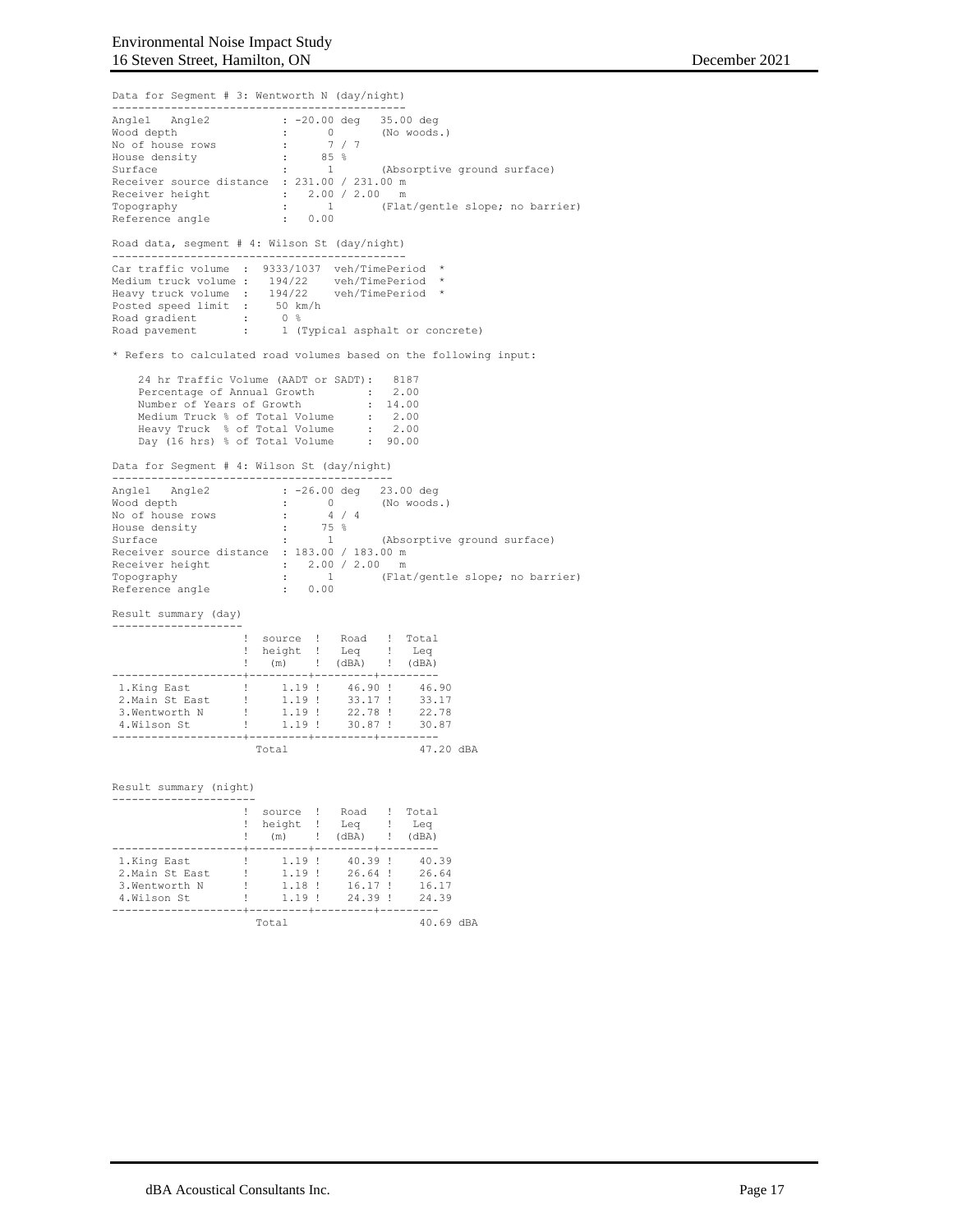STAMSON 5.04 SUMMARY REPORT Date: 13-12-2021 16:34:56 MINISTRY OF ENVIRONMENT AND ENERGY / NOISE ASSESSMENT Filename: steven2.te Time Period: Day/Night 16/8 hours **Description: R2- Free Field South Building Facade 3rd Floor TOTAL Leq FROM ALL SOURCES (DAY): 56.03 (NIGHT): 49.51** Road data, segment # 1: King East (day/night) --------------------------------------------- Car traffic volume : 24922/2769 veh/TimePeriod \* Medium truck volume : 519/58 veh/TimePeriod \* Heavy truck volume : 519/58 veh/TimePeriod \* Posted speed limit : 50 km/h Road gradient : 0 % Road pavement : 1 (Typical asphalt or concrete) \* Refers to calculated road volumes based on the following input: 24 hr Traffic Volume (AADT or SADT): 21432 Percentage of Annual Growth : 2.00 Number of Years of Growth : 15.00 Medium Truck % of Total Volume : 2.00 Heavy Truck % of Total Volume : 2.00 Day (16 hrs) % of Total Volume : 90.00 Data for Segment # 1: King East (day/night) ------------------------------------------- Angle1 Angle2 : -20.00 deg 37.00 deg Wood depth : 0 (No woods.) No of house rows : 0 / 0 Surface : 1 (Absorptive ground surface) Receiver source distance : 60.00 / 60.00 m Receiver height : 12.00 / 12.00 m Topography : 1 (Flat/gentle slope; no barrier)<br>Reference angle : 0.00 Reference angle Road data, segment # 2: Main St East (day/night) ------------------------------------------------ Car traffic volume : 31076/3453 veh/TimePeriod \* Medium truck volume : 647/72 veh/TimePeriod \* Heavy truck volume : 647/72 veh/TimePeriod \* Posted speed limit : 50 km/h Road gradient : 0 % Road pavement : 1 (Typical asphalt or concrete) \* Refers to calculated road volumes based on the following input: 24 hr Traffic Volume (AADT or SADT): 27259<br>Percentage of Annual Growth : 2.00 24 hr Trafflic volume (miles of 2.00<br>Percentage of Annual Growth : 2.00<br>Number of Years of Growth : 14.00 Number of Years of Growth : 14.00<br>
Medium Truck % of Total Volume : 2.00<br>
Heavy Truck % of Total Volume : 20.00<br>
Day (16 hrs) % of Total Volume : 90.00 Data for Segment # 2: Main St East (day/night) ---------------------------------------------- Angle1 Angle2 : -35.00 deg 25.00 deg Wood depth : 0 (No woods.) No of house rows : 0 / 0 Surface : 1 (Absorptive ground surface) Receiver source distance : 279.00 / 279.00 m Receiver height : 12.00 / 12.00 m<br>Topography : 1 (Fla : 1 (Flat/gentle slope; no barrier)<br>: 0.00 Reference angle Road data, segment # 3: Wentworth N (day/night) ----------------------------------------------- Car traffic volume : 7089/788 veh/TimePeriod Medium truck volume : 148/16 veh/TimePeriod Heavy truck volume : 148/16 veh/TimePeriod \* Posted speed limit : 50 km/h Road gradient : 0 % Road pavement : 1 (Typical asphalt or concrete) \* Refers to calculated road volumes based on the following input: 24 hr Traffic Volume (AADT or SADT): 6343 Percentage of Annual Growth : 2.00 Number of Years of Growth : 13.00 Medium Truck % of Total Volume : 2.00 Heavy Truck % of Total Volume : 2.00 Day (16 hrs) % of Total Volume : 90.00